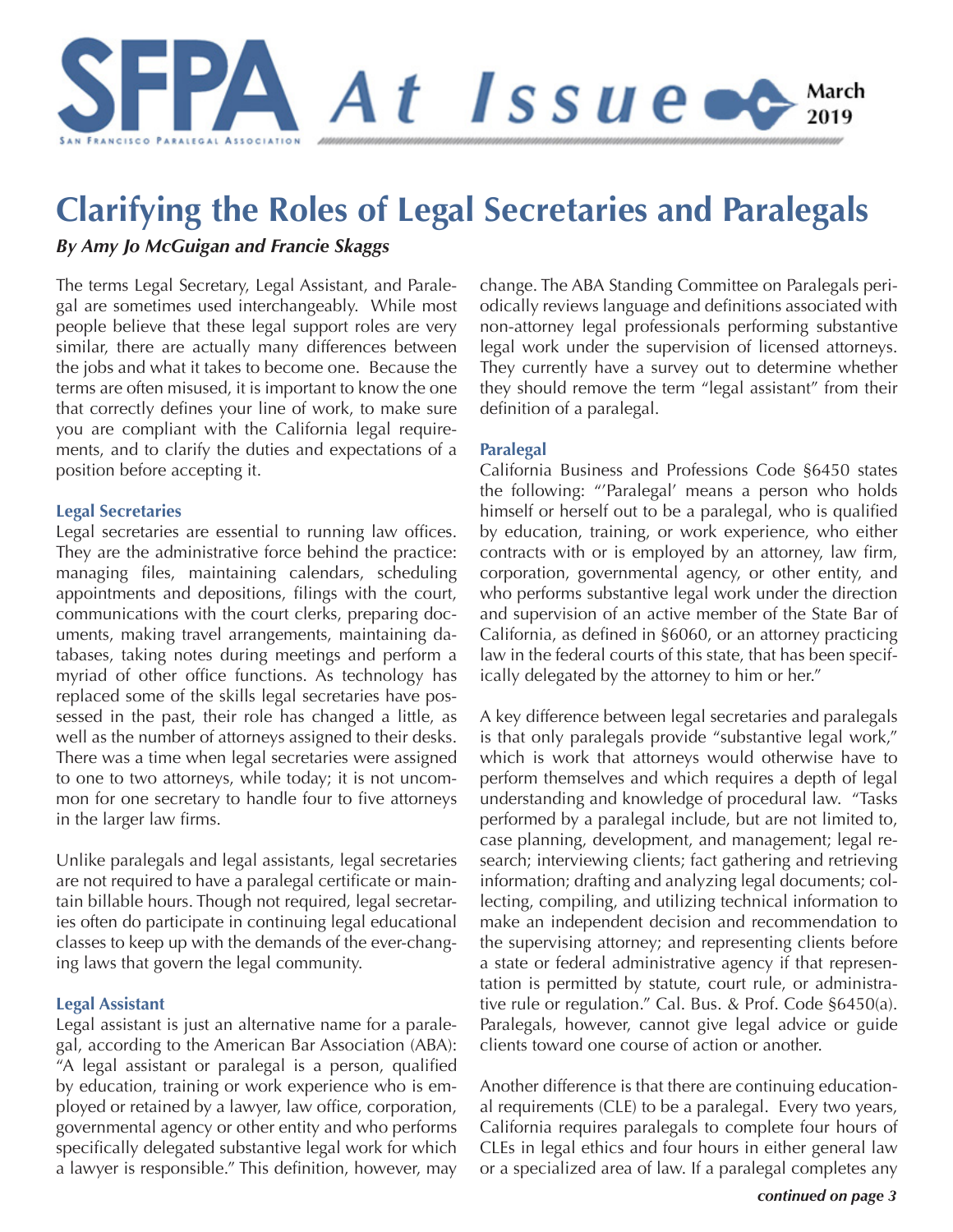# **Skyline College Paralegal Program - ABA Approved**

#### *by Michael Schiraldi*

Back in August 2018, Skyline Paralegal Program in San Bruno was officially cleared as an ABA-approved program.

This is a long time come fruition for Skyline. Originally, they applied for approval in October 2016. In July 2017, the ABA completed its initial review of the Skyline program. On February 19-21, 2018, the American Bar Association performed a site inspection for approval of their Paralegal Program for ABA Certification. Following a diligent review and successful site visit, the ABA granted approval for the program.

This was a total team effort. From the professors to paralegals to recent alumni, the complete support of this brigade helped propel Skyline's Program to ABA approval.

More information can be found on their website: https://skylinecollege.edu/paralegal/

### **2019 CCP Results and Update**  *by Michael Schiraldi*

The seventh and eighth California Certified Paralegal Examinations took place in February in San Diego and Sacramento. There were eight examinees – one person passed.

Fifty-four paralegals have sat for the eight exams throughout California in the past year. At this time, eighteen have passed the exam and earned the CCP designation.

The next exam will be on June 14 in San Francisco, followed by the November 1 exam in Fresno.  $\bullet \bullet$ 

#### UPCOMING EVENTS – MARK YOUR CALENDARS

**SFPA Board Meeting –** April 3, 2019, 5:30 P.M. San Francisco Public Library, 100 Larkin Street, Mary Louise Stong Conference Room, 1st Floor.

**SFPA Spring Social - Save the date! –** April 24, 2019. Location TBD.

**SFPA Paralegal Day** – May 18, 2019, 8:30 A.M. The Bar Association of San Francisco, 301 Battery Street, 3rd Floor, San Francisco.

**CCP Exam –** June 14th, time TBA. Hilton San Francisco Airport Bayfront, 600 Airport Boulevard, Burlingame, CA.

**CAPA 31st Education Conference –** June 15, 2019, 8:30 A.M.. Hilton San Francisco Airport Bayfront, 600 Airport Boulevard, Burlingame, CA.

**SFPA 47th Annual Meeting –** October 18, 2019, 8:30 A.M. The Bar Association of San Francisco, 301 Battery Street, 3rd Floor, San Francisco.



San Francisco Paralegal Association 1 Sansome Street, Ste. 3500 San Francisco, CA 94104-4448 (415) 946-8935 info@sfpa.com

#### **Connect with the Association:**



www.sfpa.com

At Issue is published on a quarterly basis. If you would like to contribute content for submission to our newsletter, please send your inquiry to info@sfpa.com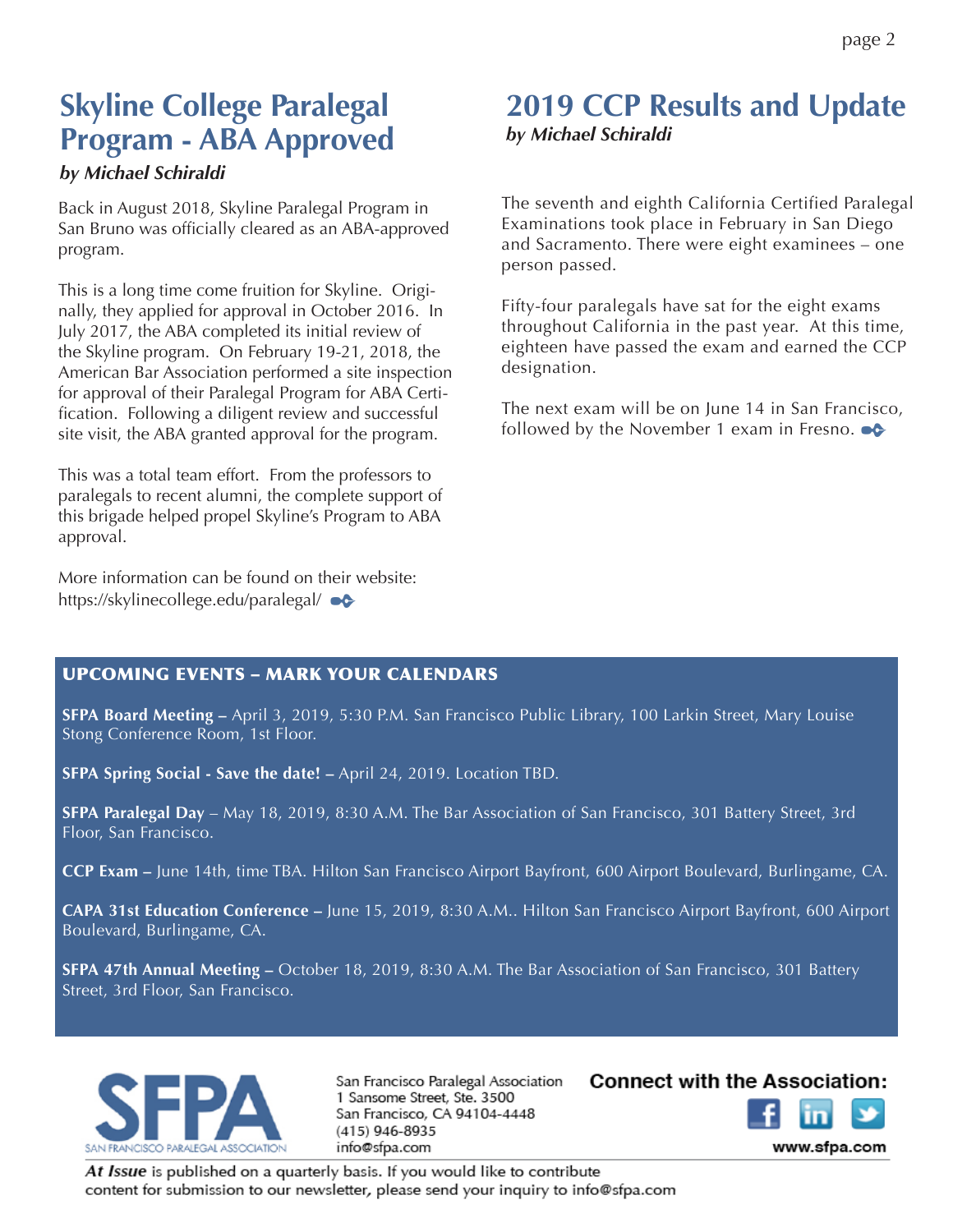## **Clarifying the Roles of Legal Secretaries and Paralegals** *(continued from page 1)*

of the credential exams, PACE® Registered Paralegal or CORE® Registered Paralegal through National Federation of Paralegal Associations (NFPA); Certified Paralegal (CP®, CLA®, ACP®) through the National Association of Legal Assistants (NALA); or California Certified Paralegal (CCP®) through The California Alliance of Paralegal Associations (CAPA), there are additional CLE requirements to maintain those credentials. Currently, legal secretaries have no legal requirement to meet any specific educational or training standards, although those that take the California Certified Legal Secretary (CCLS) exam have to complete certain CLE require-

ments every three years to maintain their credentials. This exam is given twice per year by Legal Secretaries, Inc. (LSI).

\_\_\_\_\_\_\_\_\_\_\_\_\_\_\_\_\_\_\_\_\_\_\_\_\_\_\_\_\_ 1 https://americanbar.qualtrics.com/jfe/form/SV\_2hlJtElFik8uX77

*Amy Jo McGuigan is a paralegal at Swanson & McNamara LLP. She is on the Board of Directors for SFPA and serves as BASF paralegal section's CLE coordinator.* 

*Francie Skaggs is a litigation secretary at Coblentz Patch Duffy & Bass LLP, and is the Educational Chair for the San Francisco Legal Professionals Association.*

### **CAPA's June Conference Heads to the Bay Area** *by Michael Schiraldi*

Did you know that every year the California Alliance of Paralegals Associations ("CAPA") holds an annual MCLE event every year called the June Conference?

Did you know that the SFPA is hosting the Annual CAPA June Conference on Saturday June 15th?

Did you know that this event has not been in the San Francisco Bay Area in over 8 years?

The 31st Annual June Conference will be held on Saturday June 15, 2019 at the Hilton San Francisco Airport Bayfront, 600 Airport Blvd., Burlingame, California 94010.

There will be four tracks that day for attendees – Advanced Litigation, Corporate Law, ADR/Mediation, and Employment. Each track will have 1 ethics presentation. There will be two exciting keynote speakers – one in the morning and one in the afternoon. The event will also include the CAPA Paralegal of the Year Award announcement (won by SFPA's Theresa Rettinghouse last year), exhibitor drawings, opportunity drawing, and more. We cannot wait for CAPA to come to town!

For more information, please e-mail us at info@ sfpa.com or visit https://www.caparalegal.org/capa-june-conference.  $\bullet\hspace{-.15cm}\bullet\hspace{-.15cm}\bullet$ 

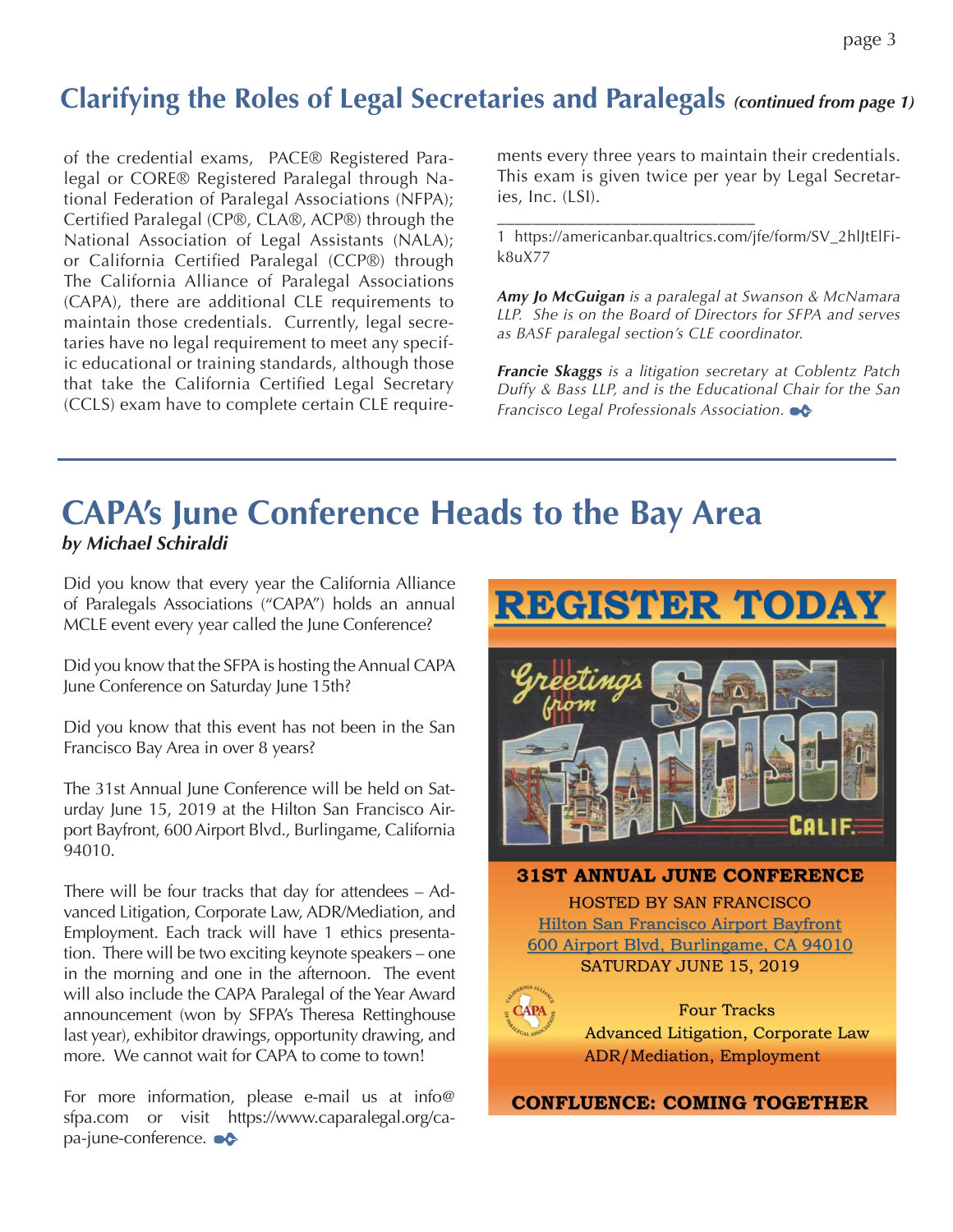### **The Cosmic Ballet Goes On – Tackling Civil Appeals**  *by Michael Schiraldi*

**EDITOR'S NOTE:** This article provides perspective from a civil litigation, state court viewpoint.

The appeal is the ending chapter or last resort for a case.

Appeals can occur for a variety of reasons in civil litigation, but the most common involve judgments. Judgments essentially throw out and/or conclude a case. They usually occur after trial, after granting a summary judgment, or sustaining a demurrer without leave to amend, which would end the case. One may file appeals for other reasons, for example the denying of a motion for class certification. See Linder v. Thrifty Oil Co. (2000) 23 Cal.4th 429, 435.

When preparing the appeal, parties need the facts presented, relevant case law, and the argument that the court should not have ruled in the way that they decided. John Adams said it best: "Facts are stubborn things; and whatever may be our wishes, our inclinations, or the dictates of our passions, they cannot alter the state of facts and evidence." The appellate court is looking at two things: whether there was a legal mistake made and whether this error affected the final decision of the trial court.

So while one may be inclined to introduce in their brief that "the judge was a blithering idiot", "appellants' counsel are a bunch of bellyachers" or the great, "I move for a bad court thingy", a more persuasive argument would be "the Court erred in allowing (or denying) the evidence because under Evidence Code 352…" or "the Court was correct in its ruling, because of the seminal case of….".

Similar to preparing motions for summary judgment, paralegals are assigned to the arduous and daunting task of helping to finalize appellate briefing, appendices, and forms due to their complex nature and intricacies and at times, confusing deadlines. Paralegals are essential to the process.

The following offers some valuable insight whether working on your first (or fiftieth) appeal.

#### **Useful Tidbits**

#### **The ABCs**

Like any legal motion, timing is critical. There are no exceptions to a late notice of an appeal. No court may extend the time to file a notice of appeal. California Rules of Court ("CRC") 8.104(b).

CRC 8.104(a) provides "normal" time to filing your appeal. The notice of appeal needs to be served on the parties and filed with the clerk of the superior court generally within 60 calendar (not court) days after the clerk or party either serves a notice of entry of judgment or a filed stamped copy of the judgment with proof of service. See generally CRC 8.104(a)(1). There are some exceptions prescribed by statute or CRC 8.108, 8.702 or 8.712 that extend the time to appeal; not shorten the time to appeal.

#### **Beginning the Appeal**

There are three basic items in starting the appeal process: the notice, the designation of the record and transcripts, and the civil case information statement (California Judicial Council Form ("CA Form") APP-004).

The notice needs to contain the information of what judgment you are appealing from and when it happened. It must be sufficient to identify the particular judgment or order and signed by the appellant's attorney. Parties may use either a pleading or CA Form APP-001. File this notice in the superior court where the judgment occurred; do not file in the Court of Appeal.

Within ten days of the filing of the notice, the appellant must designate the reporter's transcript of proceedings (see CRC 8.130(b) for specifics) with appropriate deposit. Additionally, one must designate whether the parties will create their own appendices (known as an election under CRC 8.124) or whether the clerk of the court will prepare the appendices under CRC 8.122. Here is the distinction: if the appellant chooses CRC 8.124, the party has to create their own appendix, meaning you have to create the record on appeal, which includes all of the operative pleadings and documents that forms the basis of the application. Under CRC 8.122, the court prepares the appendices after the appellant designates which documents to include requiring the clerk of the court to cull and prepare the appendices by pulling the specific documents designated and bind. The respondents have the opportunity to designate the record on the appeal if the appellant proceeds under CRC 8.122, or if following a CRC 8.124 election, can have their own appendix.

With the appeal now filed, the appellate court will notify the parties of the appellate case number. Paralegals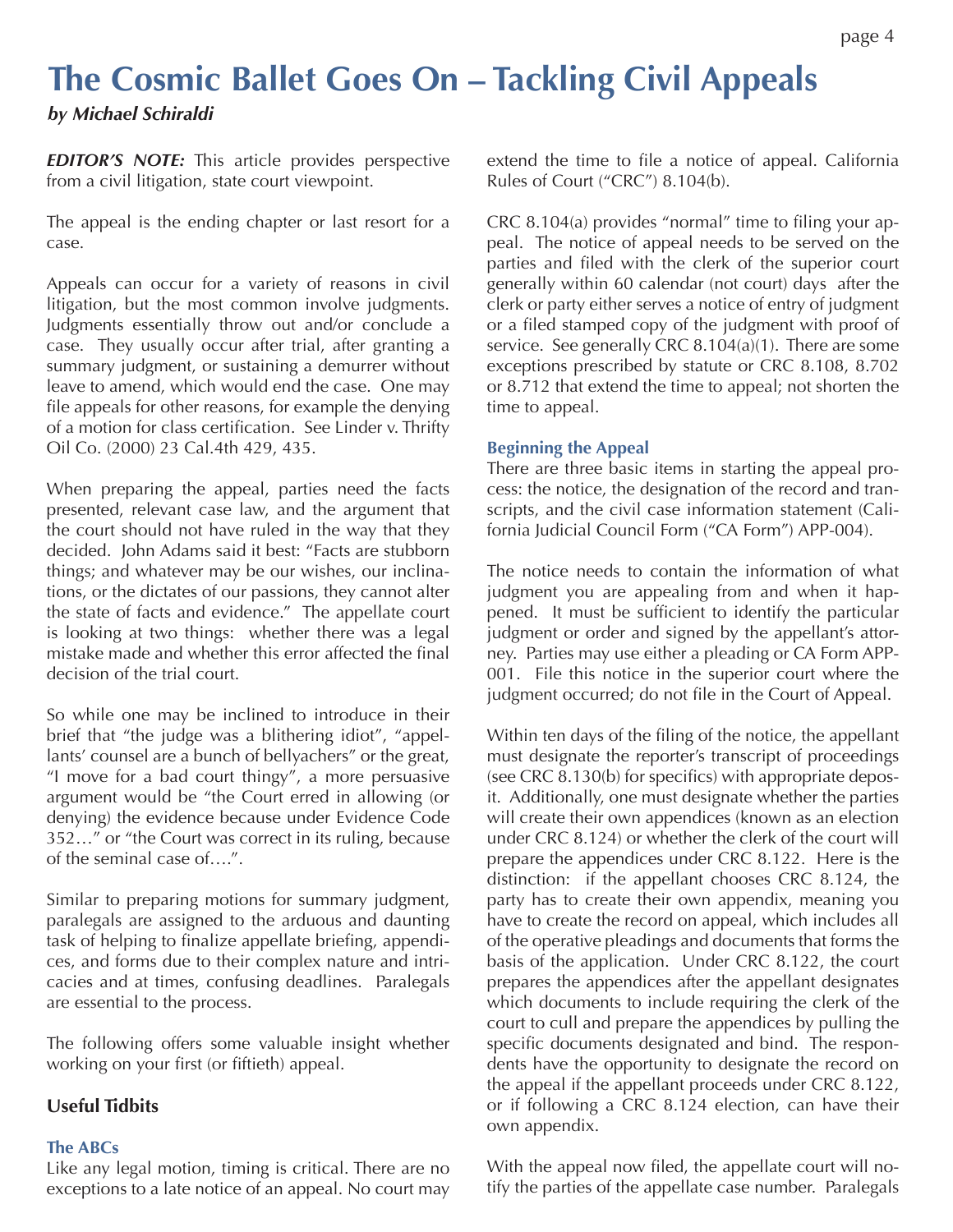should use the Court of Appeal website to find their case, and register the appropriate members of their firm to receive updates from the Court. Critically, the case listing will provide due dates of when certain documents must be filed.

As a final preliminary step, within 15 days after the superior court sends the notification of the notice to the appropriate division within the appellate court, appellant must file in the Court of Appeal a completed Civil Case Information Statement (CA Form APP-004). You must attach a copy of the judgment or order appealed.

#### **The Brief and Appendix**

Once the preliminaries are out of the way, it is time to get to work. CRC 8.212(a) sets the timeframe of when to file the brief, and concurrently, the appendix if following a CRC 8.124 election. Generally, the appellant opening brief ("AOB") is due 40 days after the filed record or reporter's transcript (after a CRC 8.124 election) or 70 days if no reporter's transcript. Respondent's brief ("RB") must be filed within 30 days of the AOB. Twenty days after the RB is filed, final word goes to the appellant in the form of a reply (optional). See CRC 8.200(a)(1-3).

Here are a few pointers for paralegals to keep in mind when working on these documents:

• Cover. Every brief and appendix must include a cover, which includes the title of the document, the case title along with the relevant case numbers, the trial judge, and the attorney's information. Recall, if the brief and appendix are filed in paper form, the cover must be a particular cardstock color. Rule 8.40(b)(1).

• Pagination. Use Arabic numerals (e.g., 1, 2, 3). Do not use Roman numbers!

• Table of Contents/Table of Authorities. You must include these items for the brief. See Rule 8.204(a)(1)(A). For the appendix, you must include an alphabetical as well as a chronological index of the documents.

• Citations. You must support your brief with references to the record on appeal with a citation to the volume and page number of the clerk's transcript, reporter's transcript, or appendix where cited in the brief. The citation should include the volume number, an abbreviation what you are citing to (whether the appellant's appendix (AA), reporter's transcript (RT), et.), the page number(s), and the line number(s) (if applicable).

• Word Count. There is a maximum 14,000-word limit to a civil brief, which must include a certification of the count at the end of the brief. See Rule 8.204(c).

## *SFPA's Featured Paralegal*



*Rosemary DeSena* is a legal assistant at Hartog, Baer, & Hand, APC, a firm that specializes in estate planning, trust and probate administration, and related litigation and mediation services. She completes paralegal tasks when asked, and is .<br>valued at her firm for bringing to her current role the skills and mindset she gained working as a paralegal in this field for over ten years.

Rosemary started her legal career in 1997 as a case assistant on an asbestos class action law suit case, and after the case ended, left law to pursue other career interests. She returned in 2006 through an acquaintance who introduced her to trust and estate law, and found her niche. Working for a solo attorney, she delved quickly into all aspects of this field, enjoying the frequent client contact and the ability to learn and apply knowledge in intersecting legal fields such as family, tax, real estate, corporate formation/dissolution and more.

After working for several years as a paralegal under B&P Code §6450(c)3, she decided a paralegal certificate would give her a greater depth of knowledge of her duties as a paralegal. She completed her paralegal certificate at San Francisco State University in 2012. She counts completing her paralegal certificate and joining the SFPA as the two most valuable actions she has taken to support her career.

When not working, Rosemary loves meandering the hills of San Francisco on foot. You can find her strumming on her ukulele in the park, hanging out in cafes listening to jazz or blues, reading books, and writing old-fashioned letters to friends.

• E-Filing. More and more California Courts are embracing e-filing, including the appellate divisions. If you are e-filing your appellate brief and appendices, keep in mind that the papers must be PDF readable, must contain PDF bookmarks within the documents, and to be uploaded, the file must be less than 25 megabytes (MB). When submitting the appendix that exceeds 25 MB, the appendix must be split up to indices that are numbered consecutively. The first volume should contain the master chronological and alphabetical indices for all volumes, while subsequent segments should contain an individual chronological index only. The Court of Appeals' website has excellent resources regarding practices and guidelines of creating these electronic documents.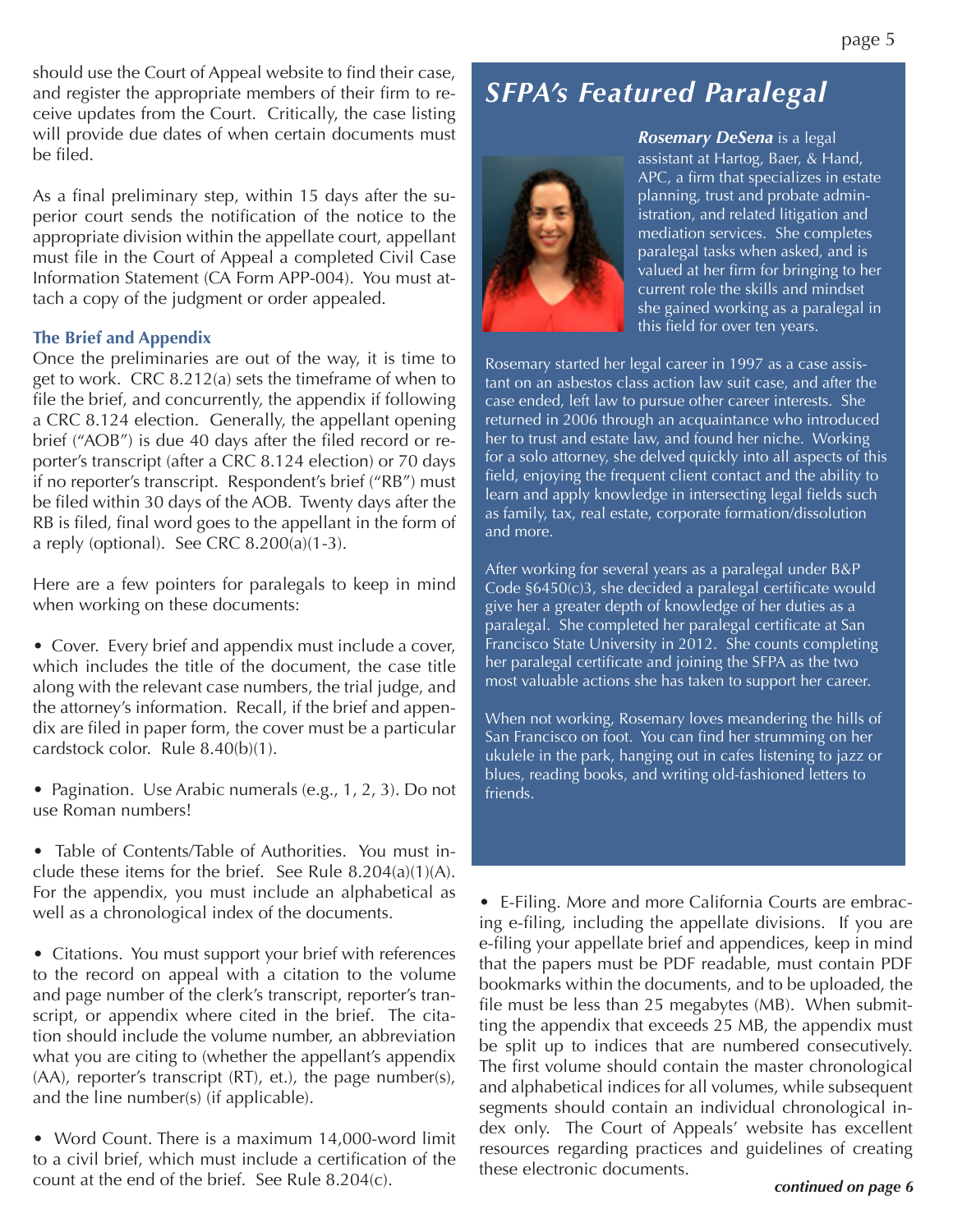### **The Cosmic Ballet Goes On** *(continued from page 5)*

#### **Oral Argument**

After the briefing, next is the oral argument. Under CRC 8.256, the parties may elect either to present oral argument in the case or to waive oral argument. Sometimes the Appellate Court may order oral arguments.

The Court will send a notice to all parties requesting oral argument. If the attorney decides to argue the appeal, complete the form, and file it with proof of service on opposing counsel. With the request filed, the appropriate division within the appellate district will notify all counsel of the date of argument and provide the names of the assigned judicial panel. Sometimes, the presiding judge of the panel will notify all counsel of certain topics to focus on when giving their argument to the panel.

Attorneys usually assign paralegals various tasks prior to the oral argument date such as shepardizing cases (perhaps looking for any new, relevant decisions)

and preparing rough outlines for the reasons the appeal should be granted (or denied). Additionally, if the panel requests certain questions/topics at the argument, paralegals may research the topics and address where the subjects are in the brief.

If there is one thing this world needs, it is more paralegals who actually know what they are doing. As paralegals, we must possess the fundamentals from start to finish of the appeal process. So get a little rock and roll on the radio, muster up all the courage you can find and go forth and handle the appeal with finesse and panache. Case closed.  $\bullet \bullet$ 

*Michael Schiraldi is a paralegal at The Brandi Law Firm, and current SFPA board member and CAPA Director. He resides in San Francisco.*

#### 

# **SFPA's Sustaining Members - Thank you for your support!**



**SFPA At Issue** is produced by blueviolet.